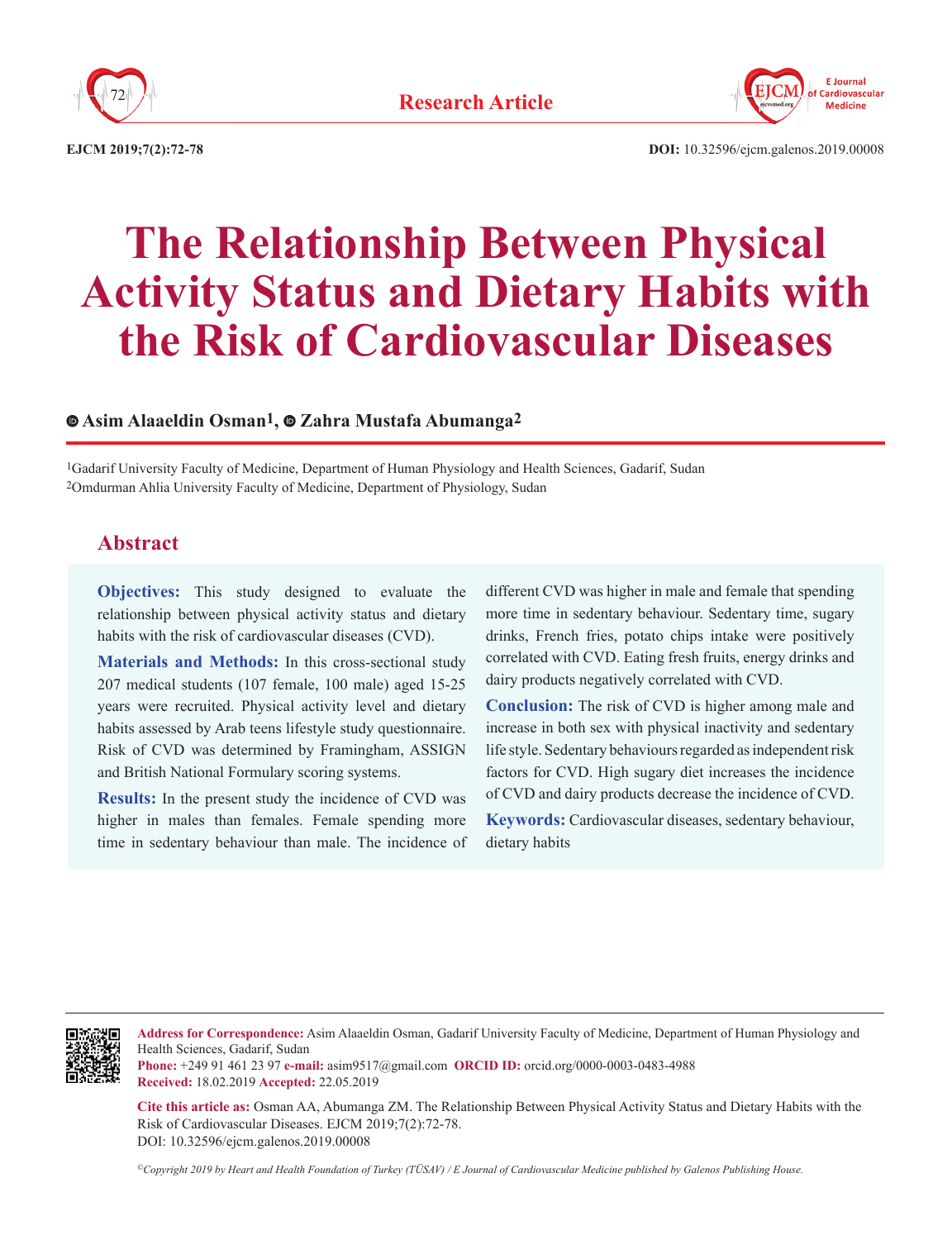



# **Introduction**

Recommendation from many recent studies have documented that lifestyle modification in adolescents and young adults are necessary because of the increased tendency of various adverse health outcomes not otherwise typical for their age, including hypertension, dyslipidemia, and metabolic syndromes<sup>(1)</sup>.

It is now well recognised that a physically active lifestyle is associated with decreased cardiovascular diseases  $(CVD)$  risk<sup>(2)</sup>. One of the mechanisms for decreased CVD risk with increasing physical activity is through the action of physical activity on established CVD risk factors, such as levels of blood pressure or lipids $(3)$ .

Excessive energy intake and sedentary lifestyle in young adults can be associated with the increased prevalence of dyslipidemia, obesity, and CVD<sup>(4)</sup>. Particularly, sedentary lifestyle (e.g., watching TV) is associated with unhealthy snacking patterns, including low intake of fruits and vegetables and overconsumption of energy and fat<sup>(4,5)</sup>. Because the level of physical activity influences on physical condition, health status, and quality of life, it is important to undertake physical activity of different intensities until the age of 25-30 to maximize the development of motor skills and physical fitness<sup>(6,7)</sup>.

An important time to examine factors associated with CVD risk among adolescents and young adults is during the college years. College students engage in several high risk behaviours associated with CVD development including cigarette smoking, alcohol abuse, physical inactivity, and low fruit and vegetable consumption<sup> $(8,9)$ </sup>. Weight gain is also common among college students<sup> $(10)$ </sup> with the frequency and magnitude of weight gain the possibility of gaining weight is greater among male than female $(11)$ .

Students also perceive that it is acceptable to engage in unhealthy behaviours during their college years, which may be a barrier to incorporating CVD preventive behaviours(8). Because CVD risk behaviours such as physical inactivity, obesity, and smoking increase during the transition from adolescence to emerging adulthood<sup> $(12)$ </sup>. it is critical to have a greater understanding of perceptions related to CVD risk among emerging adults in college.

## **Materials and Methods**

Observational cross-section study was conducted in Faculty of Medicine, Omdurman Ahlia University, Sudan. Two hundred and seven students (100 male, 107 female) aged 15 to 25 years were participated in this study. Participant with hypertension, diabetes, CVD and those taking lipid lowering drugs was excluded. All students signed a written consent form. Basic anthropometrical measurements including body weight and height were measured; weight was measured by body-weight measuring machine (measurement precision 0.1 kg, SECA device), height was measured using a flexible measuring tape (measurement precision 0.1 cm)

# **Assessment of Physical Activity Status and Dietary Habits**

Physical activity and dietary habits were assessed by using Arab Teens Lifestyle Study (ATLS) questionnaire<sup>(13)</sup>. The physical-activity part of the questionnaire intended to collect information on frequency, duration, and intensity of a variety of light-, moderate-, and vigorous intensity physical activities during a typical week and across different activity domains (transport, house hold, fitness, and sports activities). Metabolic equivalent (MET) values were attributed to the physical activities based on the compendium of physical activity and the compendium of physical activity for youth. Physical activity levels were then classified into two categories (active or inactive) based on a cut-off value for total METs-min/week of below or 1,680 MET-min/week. These cut-offs were employed as an score of 1,680 METs-min/week is equivalent to 60 minutes of moderate-intensity daily physical activity (60 minutes 3-7 days 3-4 METs 51,680 METs-min/week), and a score of 2,520 METs-min/week is equivalent to 60 minutes of moderate-to vigorous- intensity daily physical activity (60 minutes 3-7 days 3-6 METs 52,520 METs-min/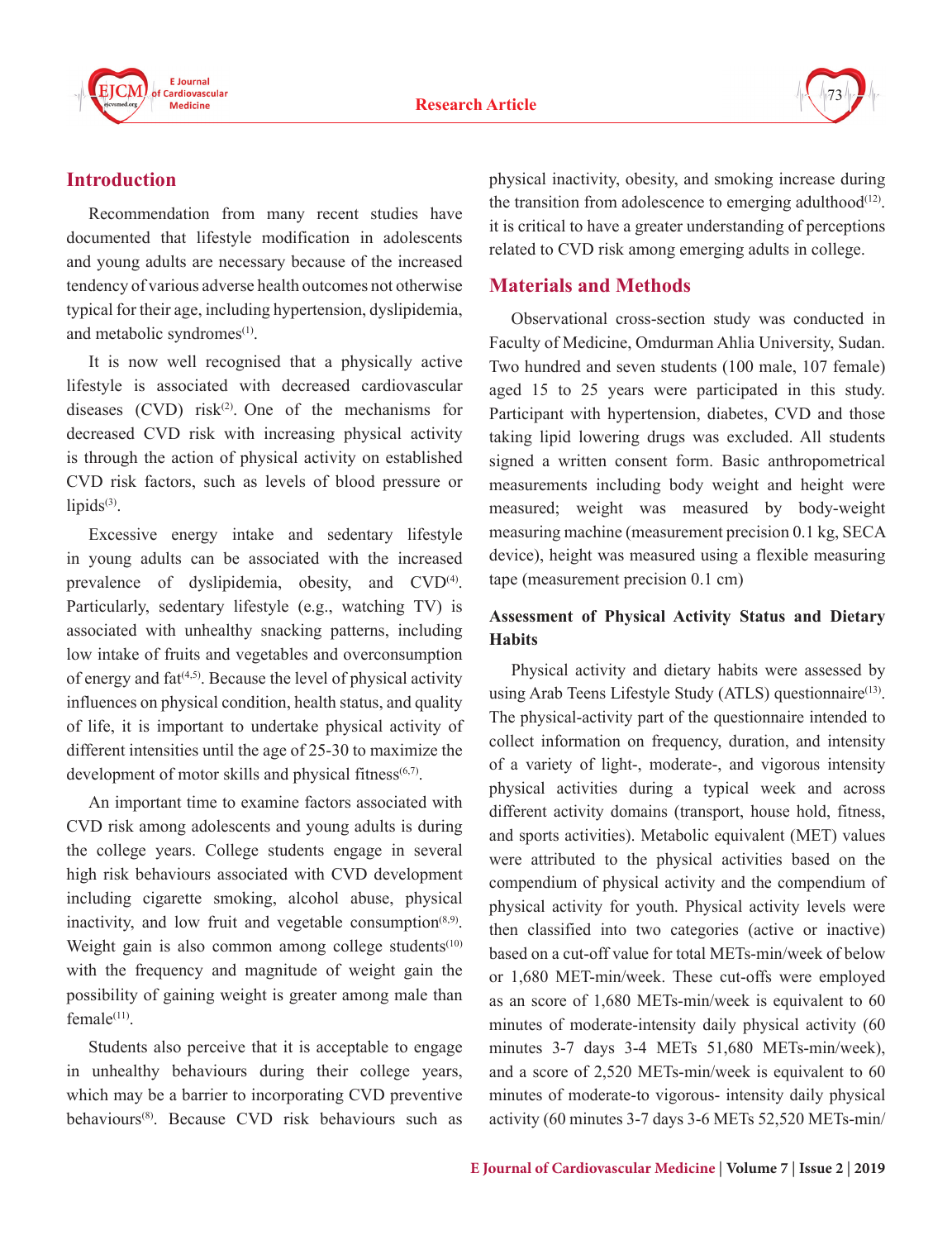



week). Sedentary behaviours were then assessed by asking how much time in a typical day was spent watching TV, playing video games, and using the computer and internet. To classify total screen time, the ''American Academy of Pediatrics'' guidelines of a maximum of 2 h/day was employed.

The dietary habit section of the questionnaire covered healthy and unhealthy dietary behaviours and asked how many times in a typical week the participants consumed breakfast, vegetables (cooked and uncooked), fruit, milk and dairy products, sugar-sweetened drinks including soft beverages, donuts and cakes, candy and chocolate, energy drinks and fast foods. Possible responses ranged from zero intake (never) to a maximum intake of 7 days/week (every day). Participants were then classified into two categories based on the frequency of their intake for each respective food (41 days/week, <4 days/week).

#### **Assessment of the Incidence for CVD**

For assessment of the risk for CVD three CVD scoring systems were used which are Framingham, ASSIGN, and British National Formulary. The variables required for risk calculation by these scoring systems include time in years over which risk is calculated, age of the subjects, sex of the subjects, number of cigarettes smoked per day, smoking status, family history of premature cardiovascular disease, presence of diabetes, presence of left ventricular hypertrophy on ECG, Scottish index of multiple deprivations (usually 20) Systolic blood pressure in mmHg, total cholesterol in mmol/L and high density lipoprotein total cholesterol (HDL-C) in mmol/L.

Venous blood was collected in the morning after an overnight fast of 12 hours. The total cholesterol and HDL-C were measured by using spectrophotometer by kits from Bio-system Company Costa Brara, 30, Barcelona (Spain). Blood pressure was measured by sphygmomanometer.

#### **Statistical Analysis**

Data was analysed by using PASW for Windows® version 24.0 software (formerly SPSS Statistics Inc. Chicago, Illinois). Our data was normally distributed. Results were presented as mean  $\pm$  standard deviations for all variables. Student t-test was used to compared between two groups. Pearson correlation was used to correlate between CVD and other variables. P˂0.05 was considered significant difference.

## **Results**

Among 207 participants included in the study, 107 of them (51.7%) were female, 100 (48.3%) were male. Regarding physical activity 20 (18.7%) of female and 39 (39%) of male regarded as physically active. As shown in Table 1, age, weight, height and the sum of MET which represent the physical activity were statistically significantly higher in male than females ( $p \le 0.05$ ). Results presented in Table 2, showed that the risk of CVD according

**Table 1.** Anthropometric characteristics and activity status of the study population according to genders

| <b>Variables</b>                                                  | Male (n=100)<br>Mean ± SD | Female (n=107)<br>Mean ± SD | P value |
|-------------------------------------------------------------------|---------------------------|-----------------------------|---------|
| Age (year)                                                        | 19.50±1.58                | $19.07 \pm 1.10$            | 0.002   |
| Weight (kg)                                                       | 67.04±13.88               | 60.57±13.23                 | 0.001   |
| Height (m)                                                        | $1.72 \pm 0.64$           | $1.59 \pm 0.06$             | 0.000   |
| Sum of MET                                                        | 1775.08±1841              | 1158.3±1272                 | 0.005   |
| Sedentary time (h/d)                                              | $1.86 \pm 0.35$           | $1.88 + 0.33$               | 0.695   |
| Sum of MET: Sum of matabolic equivalent n: Number of the nationte |                           |                             |         |

*Sum of MET: Sum of metabolic equivalent, n: Number of the patients, SD: Standard deviation*

|        | <b>Table 2.</b> Comparison of the different CVD between male and |  |  |  |
|--------|------------------------------------------------------------------|--|--|--|
| female |                                                                  |  |  |  |

| <b>Variables</b>       | Male<br>$(n=100)$<br>Mean ± SD | Female<br>$(n=107)$<br>Mean ± SD | P value |
|------------------------|--------------------------------|----------------------------------|---------|
| CVD - Framingham       | $0.296 \pm 0.52$               | $1.00 + 8.83$                    | 0.424   |
| <b>CHD</b>             | $0.507 \pm 0.91$               | $0.774 + 8.01$                   | 0.440   |
| MI                     | $0.212 + 0.54$                 | $0.598 \pm 6.19$                 | 0.534   |
| <b>Stroke</b>          | $0.040\pm0.03$                 | $0.018 + 0.01$                   | 0.000   |
| Risk of Death from CHD | $0.002 + 0.02$                 | $0.591 + 6.11$                   | 0.337   |
| Risk of Death from CVD | $1204+130$                     | 1 317+8 67                       | 0.939   |
| CVD - BNF              | $0.546 + 0.92$                 | $0.792 + 8.01$                   | 0 762   |
| CVD - ASSIGN           | 1 727+1 09                     | $0.599 + 0.42$                   | 0.000   |
| <b>Systolic BP</b>     | 119.47±9.34                    | $111.93 \pm 7.71$                | 0.000   |
| Diastolic BP           | 74.81±6.99                     | 71.80±7.39                       | 0.003   |

*CVD: Cardiovascular diseases, CHD: Coronary heart disease, MI: Myocardial infarction, BNF: British National Formulary, BP: Blood pressure, n: Number of the patients, SD: Standard deviation*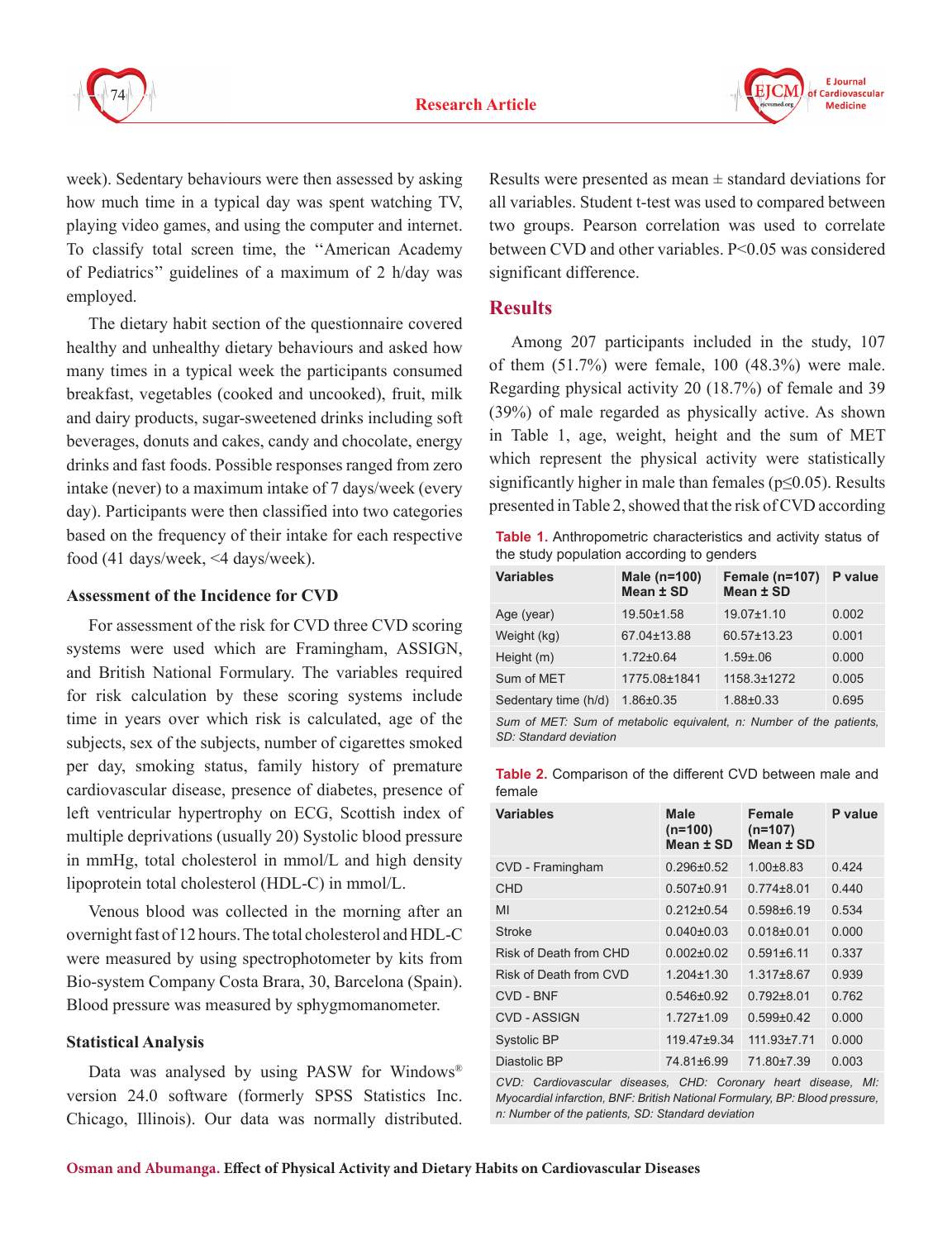



to ASSIGN criteria, stroke according to Framingham criteria, systolic blood pressure and diastolic blood pressure were statistically significantly higher in male than females ( $p \le 0.05$ ). As shown in Table 3, only risk of death from coronary heart disease was significantly higher in the inactive male ( $p \leq 0.05$ ). Regarding time spending

**Table 3.** The risk of death from CHD among active and inactive males

| <b>Variable</b>           |      |        | Gender Activity n Mean ± SD p value             |  |
|---------------------------|------|--------|-------------------------------------------------|--|
| Risk of Death<br>from CHD | Male | Active | Inactive 61 0.0036±0.01 0.007<br>39 0.0005±0.00 |  |

*CHD: Coronary heart disease, SD: Standard deviation, n: Number of the patients*

**Table 4.** Comparison of different CVD in relation to time spending in sedentary behaviour according to gender

| <b>Variable</b>           | Gender | Sedentary<br>time | $\mathsf{n}$ | Mean ± SD                            | P<br>value   |
|---------------------------|--------|-------------------|--------------|--------------------------------------|--------------|
| MI                        | Male   | High<br>Low       | 86<br>14     | $0.239 + 0.57$<br>$0.046 + 0.08$     | 0.04         |
| <b>CVD</b><br>-Framingham | Male   | High<br>Low       | 86<br>14     | $0.326 \pm 0.55$<br>$0.118 \pm 0.12$ | 0.04         |
| <b>CVD</b><br>-ASSIGN     | Male   | High<br>Low       | 86<br>14     | $1.792 \pm 1.14$<br>$1.332\pm0.61$   | 0.032        |
| <b>CVD</b><br>-ASSIGN     | Female | High<br>Low       | 94<br>13     | $0.567\pm0.39$<br>$0.831 \pm 0.58$   | 0.39<br>0.58 |

*CVD: Cardiovascular diseases, MI: Myocardial infarction, n: Number of the patients, SD: Standard deviation*

| <b>Table 5.</b> Correlation of CVD with the sedentary activity in males |  |  |
|-------------------------------------------------------------------------|--|--|
|-------------------------------------------------------------------------|--|--|

in sedentary activity results presented in Table 4, showed that the risk of myocardial infarction, CVD according to Framingham criteria is statistically significantly higher in high sedentary male. Risk for development of CVD according to ASSIGN criteria is statistically significant higher in high sedentary male and female ( $p \le 0.05$ ). Regarding correlation of cardiovascular diseases with the time spending in different types of sedentary activity in male results presented in Table 5, showed that the risk of death from CVD statistically significantly positively correlated with time spend on the computer and/or internet per day and watching TV and/or DVD per weekend. Systolic blood pressure and diastolic blood pressure were statistically significantly positively correlated with the watching TV and/or DVD per weekend (p≤0.05). While in female results presented in Table 6, showed that the incidence of CVD according to ASSIGN criteria and stroke according to Framingham is statistically significantly negatively correlated with time spending in watch TV and/or videos per day ( $p \le 0.05$ ). Regarding the correlation of CVD with dietary habits, male results that presented in Table 7, showed that the incidence of CVD according to SSIGN criteria statistically significantly positively correlated with eating fresh fruit. Systolic blood pressure

| <b>Variable</b>                                                                                                                                                                                                                                                                                                                                               | Gender | <b>Correlation</b>                            | Time spending on<br>computer per day | <b>Watching TV or</b><br>videos per week end |
|---------------------------------------------------------------------------------------------------------------------------------------------------------------------------------------------------------------------------------------------------------------------------------------------------------------------------------------------------------------|--------|-----------------------------------------------|--------------------------------------|----------------------------------------------|
| Death from CVD                                                                                                                                                                                                                                                                                                                                                | Male   | <b>Pearson Correlation</b><br>Sig. (2-tailed) | $0.212*$<br>0.034                    | $0.233*$<br>0.020                            |
| Systolic BP                                                                                                                                                                                                                                                                                                                                                   | Male   | <b>Pearson Correlation</b><br>Sig. (2-tailed) |                                      | $0.215*$<br>0.032                            |
| Diastolic BP                                                                                                                                                                                                                                                                                                                                                  | Male   | <b>Pearson Correlation</b><br>Sig. (2-tailed) |                                      | $0.195*$<br>0.052                            |
| $\alpha$ , $\alpha$ , $\alpha$ , $\alpha$ , $\alpha$ , $\alpha$ , $\alpha$ , $\alpha$ , $\alpha$ , $\alpha$ , $\alpha$ , $\alpha$ , $\alpha$ , $\alpha$ , $\alpha$ , $\alpha$ , $\alpha$ , $\alpha$ , $\alpha$ , $\alpha$ , $\alpha$ , $\alpha$ , $\alpha$ , $\alpha$ , $\alpha$ , $\alpha$ , $\alpha$ , $\alpha$ , $\alpha$ , $\alpha$ , $\alpha$ , $\alpha$ |        |                                               |                                      |                                              |

*CVD: Cardiovascular diseases, BP: Blood pressure, Sig: Significance test*

**Table 6.** Correlation of CVD with the sedentary activity in females

| Variable   | Gender | <b>Correlation</b>                     | <b>Watching TV or videos</b><br>per day |
|------------|--------|----------------------------------------|-----------------------------------------|
| Stroke     | Female | Pearson Correlation<br>Sig. (2-tailed) | $-0.237*$<br>0.014                      |
| CVD-ASSIGN | Female | Pearson Correlation<br>Sig. (2-tailed) | $-0.209*$<br>0.032                      |

*CVD: Cardiovascular diseases, Sig: Significance test*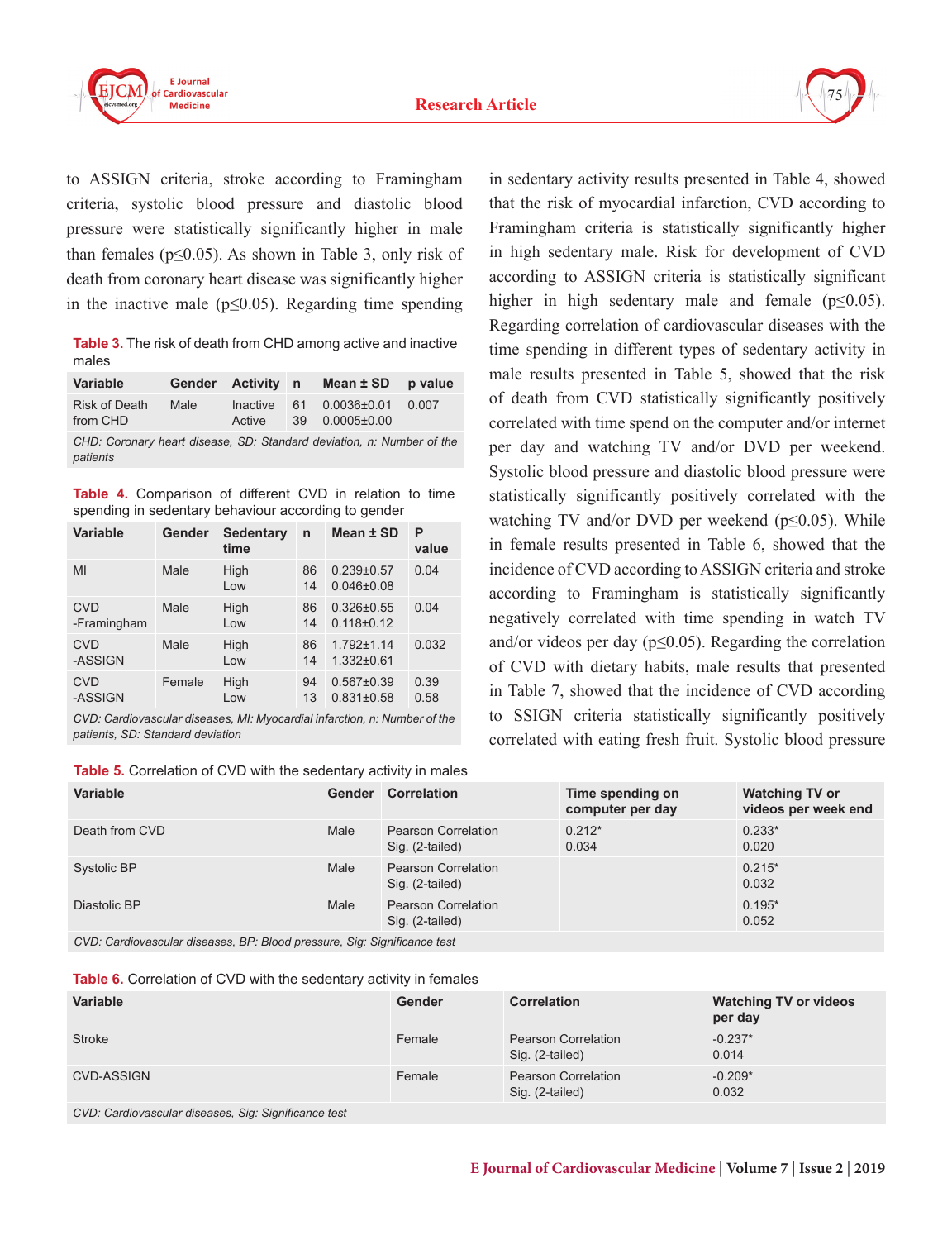



significantly negatively correlated with drinking energy drinks. Diastolic blood pressure statistically significantly positively correlated with sugar drink and negatively correlated with eating fresh fruit. While the female results that presented in Table 8, showed that systolic blood pressure statistically significantly negatively correlate with eating diary product. Diastolic blood pressure statistically significantly negatively correlated with eating French fries or potato chips, sweet and chocolate  $(p \le 0.05)$ .

## **Discussion**

The present study revealed that most our college students were physically inactive and spending their time in sedentary activities, These findings concur with a number of previous studies<sup>(8,9)</sup>. Moreover, our results indicated that development of CVD diseases was higher in male than female, this in accordance with the investigators that suggest the lifetime risk for developing CVD is higher among men than women $(14)$  across most age groups<sup> $(15)$ </sup>. Emerging adult males, those 18-25 years of age,(16) may be particularly at risk for engaging in CVD risk behaviours due to greater independence, less parental monitoring, and financial instability. Cardiovascular risk factors established during adolescence and emerging

|  |  |  |  |  | <b>Table 7.</b> Correlation of CVD with the dietary habits in males |
|--|--|--|--|--|---------------------------------------------------------------------|
|--|--|--|--|--|---------------------------------------------------------------------|

adulthood have been shown to extend into later adulthood, $(17)$  increasing the risk for CVD. In the current study we observed that the risk of CVD was higher in physically inactive male than physically active ones. Furthermore, the risk of CVD was higher in the high sedentary male and female. These finding agree with the recommendation for ideal cardiovascular health that adopted by the American Heart Association which included lifestyle-related recommendations for physical activity and dietary behaviours, not smoking, and a body mass index less than 25 kg/m<sup>2(18)</sup>.

In the current study it is clear that sedentary behaviour is independent risk factor for different type of CVD and its risk factors in male and females, this finding agree with a number of previous studies that conclude prolonged sedentarism is regarded as independent risk factor for CVD independent of physical activity and other potentially confounding factors<sup>(19,20)</sup>. Moreover regarding physical inactivity pattern that potentially affect the CVD, our finding showed that the time spending on the computer and/or internet per day and watching TV was significantly associated with the CVD and its associated risk factors in male and females, these findings are in accordance with a research that reported TV watching appear to be separate

| $\overline{\phantom{a}}$ |               |                                               |                           |                         |                     |  |  |
|--------------------------|---------------|-----------------------------------------------|---------------------------|-------------------------|---------------------|--|--|
| <b>Variable</b>          | <b>Gender</b> | <b>Correlation</b>                            | <b>Eating fresh fruit</b> | Taking energy<br>drinks | <b>Sugary drink</b> |  |  |
| <b>CVD-ASSIGN</b>        | Male          | Pearson Correlation<br>Sig. (2-tailed)        | 0.195<br>0.05             |                         |                     |  |  |
| Systolic BP              | Male          | <b>Pearson Correlation</b><br>Sig. (2-tailed) |                           | $-0.215*$<br>0.032      |                     |  |  |
| Diastolic BP             | Male          | <b>Pearson Correlation</b><br>Sig. (2-tailed) | $-0.250*$<br>0.012        |                         | $0.226*$<br>0.024   |  |  |
|                          |               |                                               |                           |                         |                     |  |  |

*CVD: Cardiovascular diseases, BP: Blood pressure, Sig: Significance test*

| <b>Variable</b> | Gender | Correlation                                   | <b>Eating diary</b><br>product | <b>Eating French</b><br>fries or potato<br>chips | <b>Eating sweets or</b><br>chocolate |
|-----------------|--------|-----------------------------------------------|--------------------------------|--------------------------------------------------|--------------------------------------|
| Systolic BP     | Female | <b>Pearson Correlation</b><br>Sig. (2-tailed) | $224*$<br>0.020                |                                                  |                                      |
| Diastolic BP    | Female | <b>Pearson Correlation</b><br>Sig. (2-tailed) |                                | $-0.190$<br>0.050                                | $-0.205*$<br>0.034                   |

*CVD: Cardiovascular diseases, BP: Blood pressure, Sig: Significance test*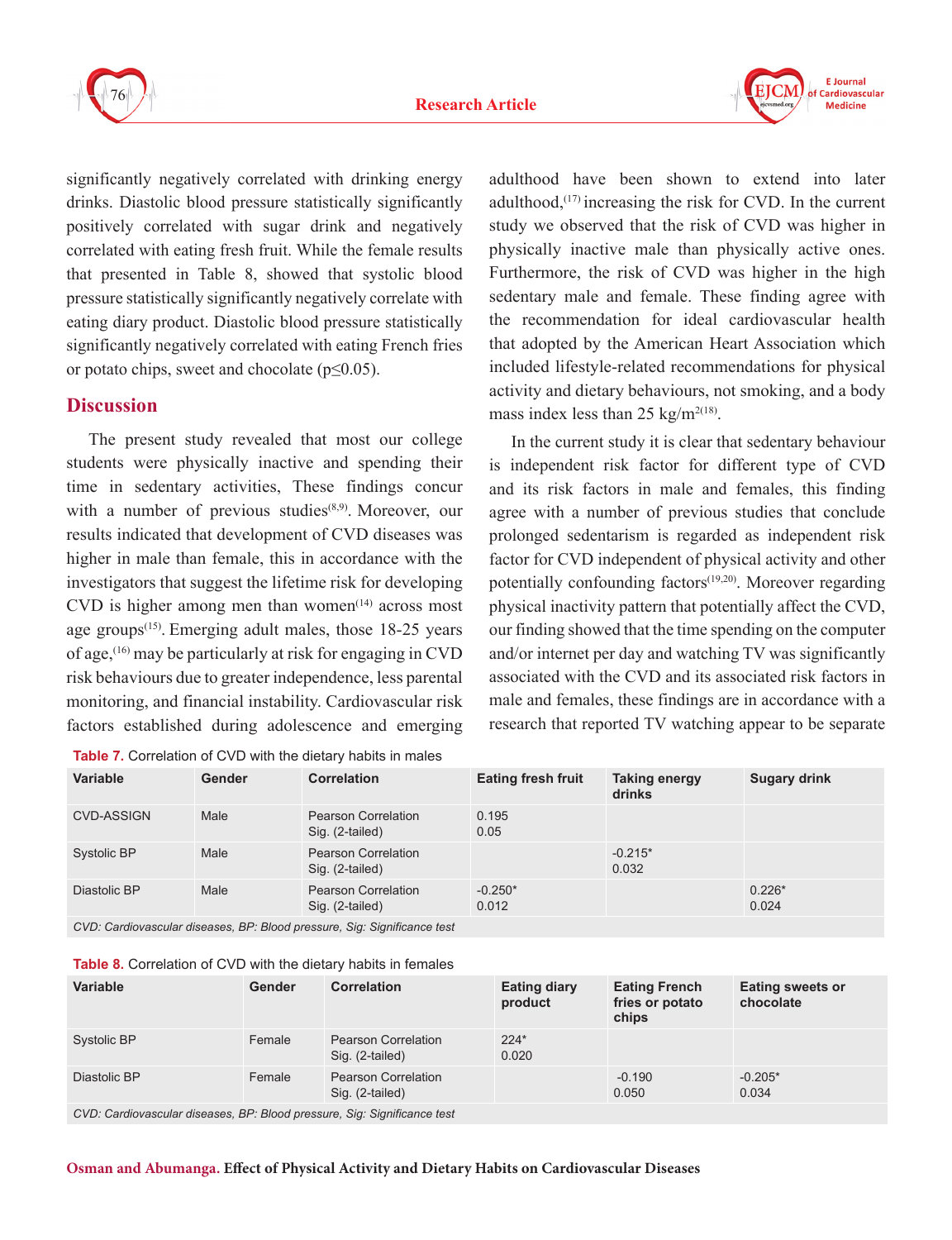



entities and is independently associated with cardiometabolic risk $(21,22)$ .

Regarding association between dietary habits and CVD we observed that in males, the sugary drinks increases the diastolic blood pressure, eating French fries and/or potato chips decreases diastolic blood pressure. While in females the dairy products significantly decrease systolic blood pressure, eating French fries and/or potato chips, sweets and/or chocolates decreases the diastolic blood pressure.

Furthermore, present study found that high consumption of fruit, increases the risk for development of CVD according to ASSIGN this might be due to intake of high sugary fruit juices with fast food.

#### **Study Limitations**

This study is limited in the term of calculation of incidence of cardiovascular diseases because we used cross-sectional study that is suitable to our study population.

## **Conclusion**

The risk of cardiovascular diseases is higher among male and increases in both sex with physical inactivity and sedentary life style. Sedentary behaviours regarded as independent risk factors for cardiovascular diseases. High sugary diet increases the incidence of cardiovascular diseases and dairy products decrease the incidence of cardiovascular diseases.

#### **Ethics**

**Ethics Committee Approval:** This study approved by ethical committe of the faculty of medicine International Africa University (number 27-2017)

**Informed Consent:** Informed consent was obtained from the patients.

Peer-review: Externally and internally peer-reviewed.

#### **Authorship Contributions**

Concept: A.A.O., Z.M.A, Design: A.A.O., Z.M.A., Data Collection or Processing: A.A.O., Z.M.A., Analysis or Interpretation: A.A.O., Z.M.A., Literature Search: A.A.O., Z.M.A., Writing: A.A.O., Z.M.A.

**Conflict of Interest:** No conflict of interest was declared by the authors.

**Financial Disclosure:** The authors declared that this study received no financial support.

#### **References**

- 1. Anthony D, George P, Eaton CB. Cardiac risk factors: new cholesterol and blood pressure management guidelines. FP Essent 2014;421:28-43.
- 2. US Department of Health and Human Services (DHSS). Physical Activity and Health: A Report of the Surgeon General. Atlanta, GA: US DHSS, Centers for Disease Control and Prevention, National Center for Chronic Disease Prevention and Health Promotion; 1996.
- 3. Wannamethee SG, Shaper AG. Physical activity in the prevention of cardiovascular disease: an epidemiological perspective. Sports Med 2001;31:101-14.
- 4. Chapman CD, Nilsson VC, Thune HÅ, et al. Watching TV and food intake: the role of content. PLoS One 2014;9:e100602.
- 5. Ganesh JS, Rao YY, Ravikumar R, et al. Beneficial effects of black yeast derived 1-3, 1-6 Beta Glucan-Nichi Glucan in a dyslipidemic individual of Indian origin--a case report. J Diet Suppl 2014;11:1-6.
- 6. Blair SN, Cheng Y, Holder JS. Is physical activity or physical fitness more important in defining health benefits? Med Sci Sports Exerc 2001;33(Suppl 6):379-99.
- 7. Chakravarthy MV, Joyner MJ, Booth FW. An obligation for primary care physicians to prescribe physical activity to sedentary patients to reduce the risk of chronic health conditions. Mayo Clin Proc 2002;77:165-73.
- 8. Arnett JJ. Emerging adulthood. A theory of development from the late teens through the twenties. Am Psychol 2000;55:469-80.
- 9. Nelson MC, Story M, Larson NI, Neumark-Sztainer D, Lytle LA. Emerging adulthood and college-aged youth: an overlooked age for weight-related behavior change. Obesity (Silver Spring) 2008;16:2205-11.
- 10. Racette SB, Deusinger SS, Strube MJ, Highstein GR, Deusinger RH. Changes in weight and health behaviors from freshman through senior year of college. J Nutr Educ Behav 2008;40:39-42.
- 11. Driskell JA, Meckna BR, Scales NE. Differences exist in the eating habits of university men and women at fast-food restaurants. Nutr Res 2006;26:524- 30.
- 12. Harper S, Lynch J. Trends in socioeconomic inequalities in adult health behaviors among U.S. states, 1990-2004. Public Health Rep 2007;122:177- 89.
- 13. Al-Hazzaa HM, Musaiger AO; ATLS Research Group. Arab Teens Lifestyle Study (ATLS): objectives, design, methodology and implications. Diabetes Metab Syndr Obes 2011;4:417-26.
- 14. Lloyd-Jones DM, Leip EP, Larson MG, et al. Prediction of lifetime risk for cardiovascular disease by risk factor burden at 50 years of age. Circulation 2006;113:791-8.